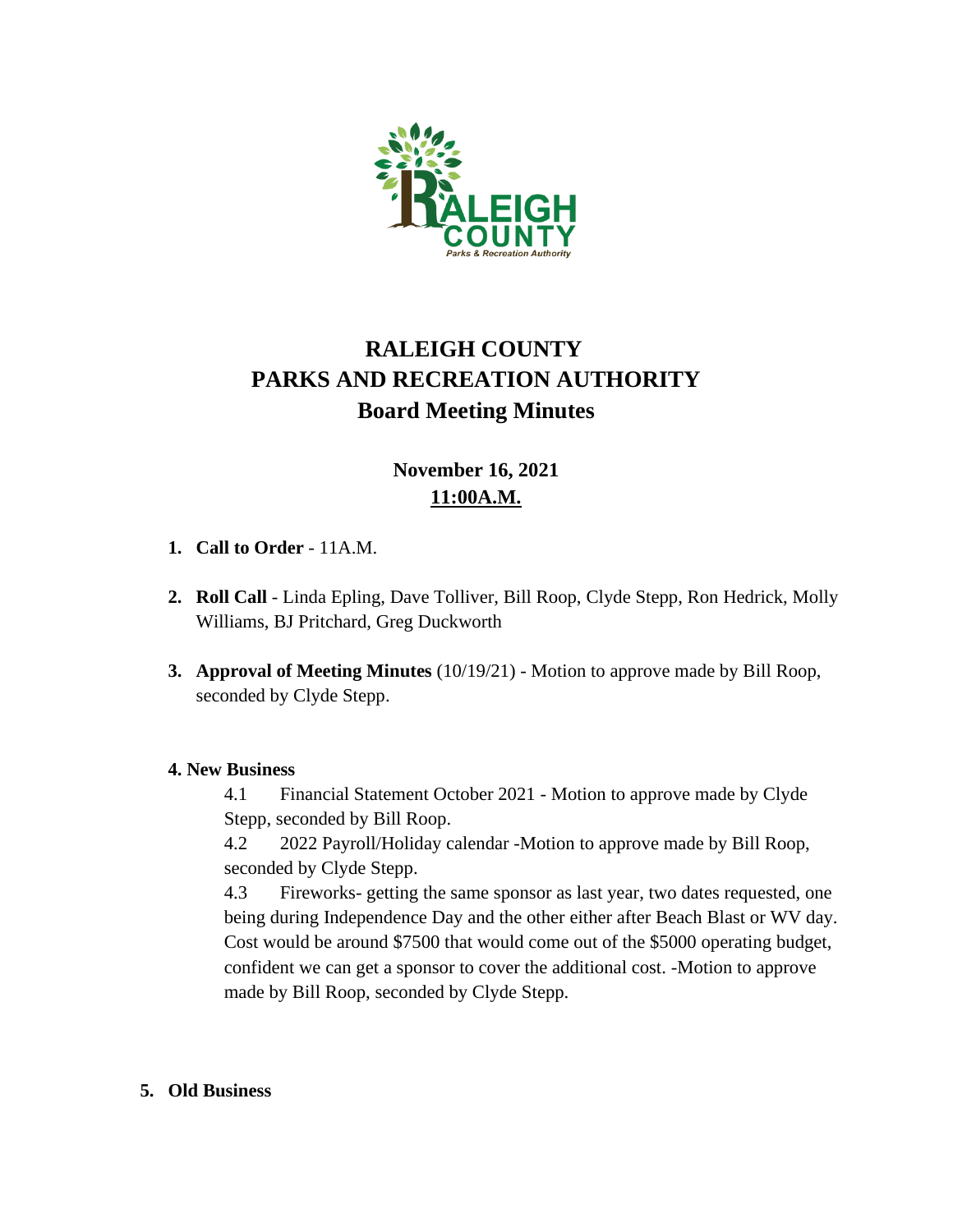4.4 Beckley Area Foundation Grant – Applyng for grant for pedal boats and hydro bikes, looking at prices right now, one bike is about \$2500 and one pedal boat is about \$3300. Looking at 2 bikes, 3 boats, total of \$14940, give or take. Max for foundation is \$7000 and it's a matching grant. Approval to apply for grant. Motion made by Cylde Stepp, seconde by Linda Epling.

4.5 Fitzpatrick Manager Report- Aaron has covid so will give report next meeting 4.6 AED adjusted cost- in the summer we were approved for 10 AED's the amount of \$14171.60. Those went out of stock and found a vendor while in Nashville, prices differance of \$5392.90. If we don't get them now, the price will go up again, and/or be out of stock. Motion to approve made by Bill Roop, seconded by Clyde Stepp.

4.7 Rate Review-Rates are comfortable except for pavilion and camping costs.

A. Would like to raise the pavilion slightly, but the board would like to have more price comparisons before raising prices. And would like to permit or charge for alcohol. Board denies to allow alcohol or charge a fee if evidence is found in trash. If it is found in trash, we can send them notice that they will be charged extra if found again. May want to post something on the door or near the entrance that alcohol is prohibited.

B. Rate increase for RV camping. Raleigh county residents pay \$345, nonresidents pay \$430. (Before 6% sale taxes) Molly would like to propose raising it to \$550 for non- county and county residents to \$440. Dave suggests \$400 for county residents, and \$500 for non-county residents. Also changed tent sites from \$23 a night to \$25 a night, before taxes. Dave Tolliver Motions, Bill Roop seconds.

#### **5. Old Business**

5.1 Fairdale Property- acquired in 1995 from Trap Hill Lions Club. Options we have are to sell the property, leave as it is, or we could lease it to those that want to use it, or we could use the material/soil on the land to help with Clear Fork Trail. The property is about 19.92 acres on Butternut Drive. Ron Hedrick proposed a military group looking for a training area. Board agreed to keep the property.

5.2 Playground Update- Stoco ribbon cutting Friday, Nov. 19th at 4 pm. Lake playground since cabins are closed we will not do anything right now. Playgrounds for the overlook, Fitzpatrick, and Dry Hill, will be collected by Forward Southern, we will have to find out if they buy the equipment or if they will give us the money to purchase. Fundraising event for this will be at the Black Knight on February 11th. Victoria with Game Time with playgrounds, why it's good for our community, and membership level and amounts they can donate. Will start to push that closer to the event.

5.3 Directors Report -